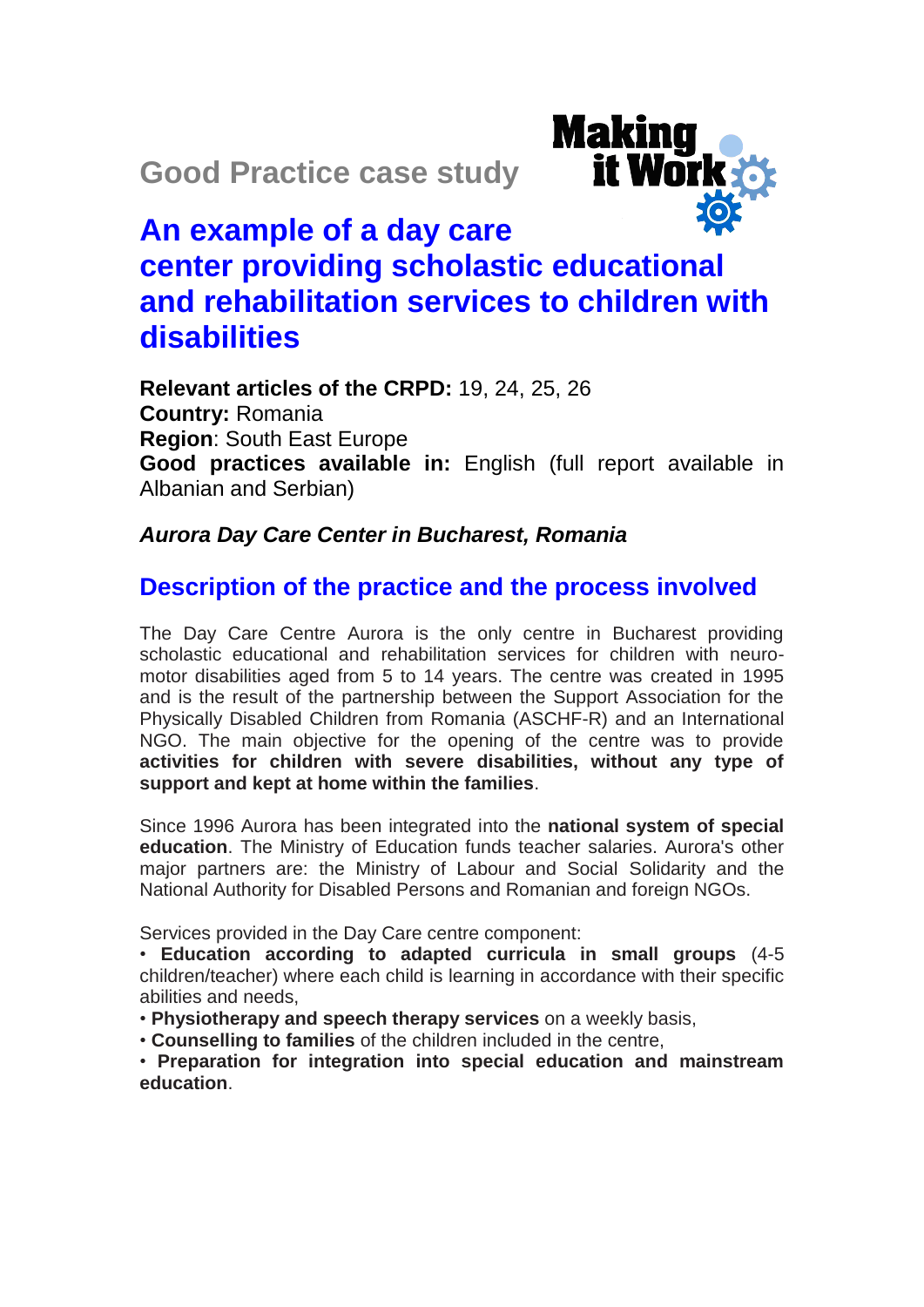

*Aurora Day Care Center, Bucharest*

In 2003, the parents of children who completed the education segment with Aurora requested the establishment of **a Sheltered workshop**. A project, aiming to provide a **range of services for young adults on their path towards integration in the job market** was planned. The workshop opened in 2003 and is being developed in line with the needs of the beneficiaries of the centre. The idea is that the centre can **provide job opportunities for youth that cannot be integrated in the open labour market**. It also functions as a **training centre and transition point** for some youngsters who are capable of finding a suitable job in the open labour market. A programme providing **training in daily life skills** for teenagers and young adults with severe disabilities is included in the workshop's activity plan.

The third and final component of Aurora is the **Resource Centre**, which was a natural development from the Day Care Centre. The aim is to **better support families and to address an increasing demand** from other stakeholders in the de-institutionalisation process in Romania in terms of professional training and practical internship. Today the resource centre has become a place where families come for **advice and information on all topics relating to physical disability**. Here also, **a well-trained team of professionals can provide training and consultancy to other institutional stakeholders**, **NGOs and governmental bodies** on alternative support to children with multiple disabilities and also on management and approaches to disability and inclusion.

#### **The factors that made this practice possible**

Aurora has shown an interesting development during the last period and in the way they ensured the sustainability for their services while still adhering to their mandate and values. Their **adaptation** to the changing legal environment, to the decrease of international funding presence, to new emerging needs of the community in which they provide their services, can give some indications that seem necessary for the survival of such NGOs:

- **Strong leadership skills** in management positions,
- **Motivated and flexible** staff,